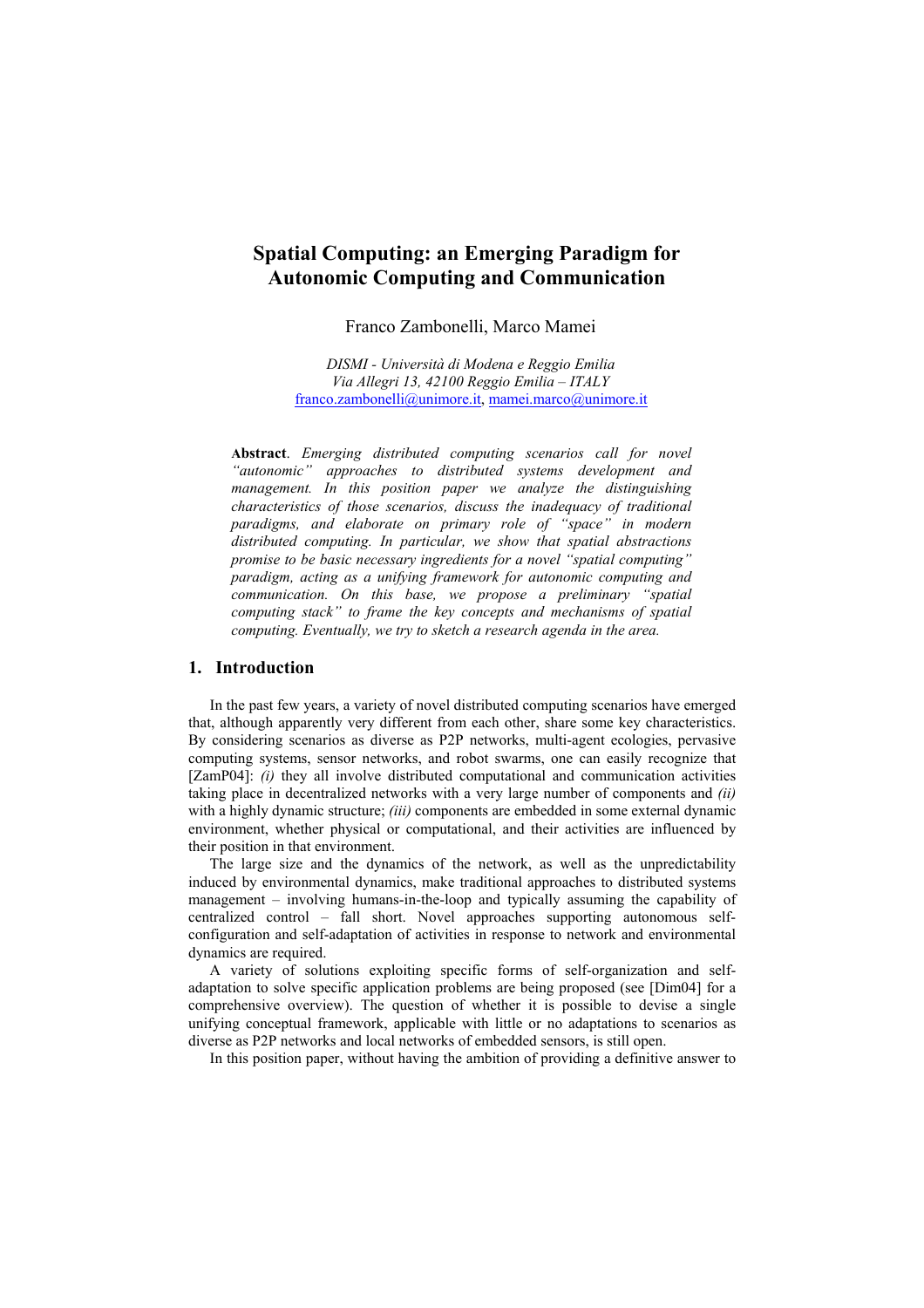the above question, we will try to identify the important role that will likely be played in that process by spatial abstractions. In addition to the fact that spatial abstractions naturally suit systems whose activity are situated in some environment, the key point is that a spatial computing model can facilitate the integration of autonomic feature in distributed systems. In particular: *(i)* the central role of the network is substituted by an abstraction of space, built over the network in an autonomous and adaptive way; *(ii)* all application-level activities are abstracted as taking place in such space; *(iii)* autonomic behavior emerge form both the capability of the system of dynamically adapting the structure of the space as well as from the capability of application-level components of sensing, acting in, and navigating that space.

This paper is organized as follow. Section 2 outlines the key characteristics of modern scenarios and discusses the inadequacy of traditional approaches. Section 3 introduces "Spatial Computing" and discusses its basic concepts and advantages, and its relations with autonomic computing and communications. Section 4 proposes a "Spatial Computing Stack", as a framework to organize and understand the basic abstractions and mechanisms involved in spatial computing. Section 5 sketches a rough research agenda in the area and concludes.

## **2. Modern Distributed Systems Scenarios and the Need for Novel Approaches**

A variety of modern distributed computing scenarios exhibit characteristics challenging traditional approaches to network and distributed systems management.

#### **2.1 Key Characteristics**

Such scenarios include *(i)* micro-scale ones, i.e., networks of low-end computing devices typically distributed over a geographically small area (e.g., sensor networks [Est02], smart dusts [Pis00] and spray computers [Zam04]); *(ii)* medium-scale scenarios, i.e., networks of medium-end devices, distributed over a geographically bounded area, and typically interacting with each other via short/medium range wireless connections (pervasive computing systems and smart environments [GelSB02] and cooperative robot teams); *(iii)* global-scale scenarios, characterized by high-end computing systems interacting at a world-wide scale (the physical Internet, the Web, P2P networks [RipIF02] and multiagent systems ecologies [Kep02].

Despite clear dissimilarities in structure and goals, one can also easily recognize some key common characteristics:

- **Large Scale**: the number of nodes in all the above types of networks and consequently the number of components involved in a distributed application is typically very high and, due to decentralization, hardly controllable. It is not possible neither to enforce a strict control over the configuration of components (consider e.g., the nodes of a P2P network) nor to directly control each of them during execution (consider e.g., the nodes of a sensor network distributed in a landscape).
- **Network dynamism**: the activities of components will take place in network whose structure derives from an almost random deployment process, and that is likely to change over time with unpredictable dynamics. Factors that may contribute to dynamically change the network topology include environmental contingencies or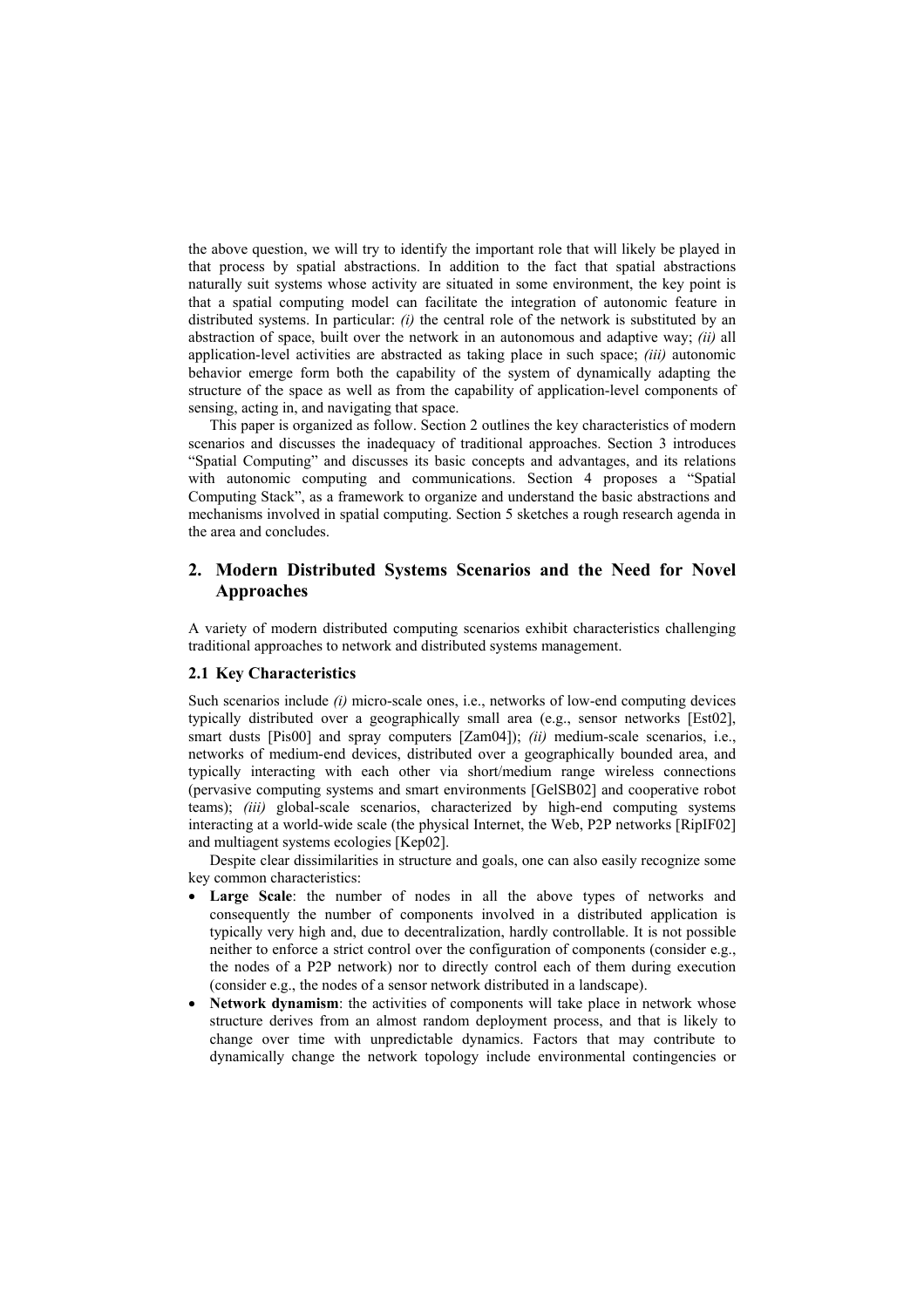failure of components (very likely e.g., in sensor networks and pervasive computing systems) and mobility of nodes (as e.g., in robot teams and in network of smart appliances). In addition, at the application level, software components can be of an ephemeral or temporary nature (consider e.g. the peers of a P2P network).

**Situatedness:** The activities of components will be strongly related to their location in either a physical or a virtual computational environment. On the one hand, situatedness can be at the very core of the application (e.g. in sensor networks and in pervasive computing systems the very goal is to exploit the physical location of nodes and their capabilities to collect environmental data and to improve our interaction with the physical world). On the other hand, situatedness can relate to the fact that components can take advantage of their environment to organize the access to distributed resources (as e.g., in P2P data sharing networks).

The first two characteristics (large size and network dynamism) compulsory call for selforganizing and self-adapting approaches, enabling those systems to exhibit – both at the network and at the application level – autonomic behavior. In fact, if the dynamics of the network and of the environment compulsory require dynamic adaptation, the impossibility of enforcing a direct control over each component of the system implies that such adaptation must occur without any human intervention. The last characteristic, situatedness, calls for an approach that elects the environment, its spatial distribution, and its dynamics, to primary design dimensions, aspects which have been mostly disregarded by traditional approaches. In any case, the capability of self-organization and selfadaptation cannot abstract from the capability of the system of becoming "contextaware", i.e., of letting components to perceive the local properties of the space in which they are situated, and to act and adapt their behavior on this basis.

Summarizing: all presented scenarios of distributed computing share very similar characteristics and all require novel approaches promoting both autonomic behavior and an explicit modeling of situatedness. On this base, one could imagine that a single general-purpose distributed computing and communication paradigm, suitable for a variety of scenarios and enabling to face a variety of problems in a uniform way can be conceived. Unfortunately, traditional distributed computing paradigm appears not suitable to this purpose.

#### **2.2 Inadequacy of Traditional Approaches**

Early researches in parallel and distributed computing promoted a *transparent distributed computing* paradigm, in which the presence of an underlying network was totally hidden from application components [ChiC91]. The key motivation was that, to avoid the complexities inherent in having to deal with a distributed environment, it was necessary to hide distribution and enable components to execute and interact with each other as if they were all executing on a single, centralized, node. Figure 1a summarizes this by outlining that a component can interact with another one by simply "naming" it and disregarding its actual position.

Unfortunately, a transparent approach to distributed computing is totally unsuitable for modern scenarios. First, promoting transparency is very costly and can hardly scale to large-scale systems, in that it requires the presence of complex global naming services. In addition, transparent  $-$  i.e., "by name"  $-$  interactions can be effectively supported only in the presence of static interaction patterns and closed systems, definitely not in the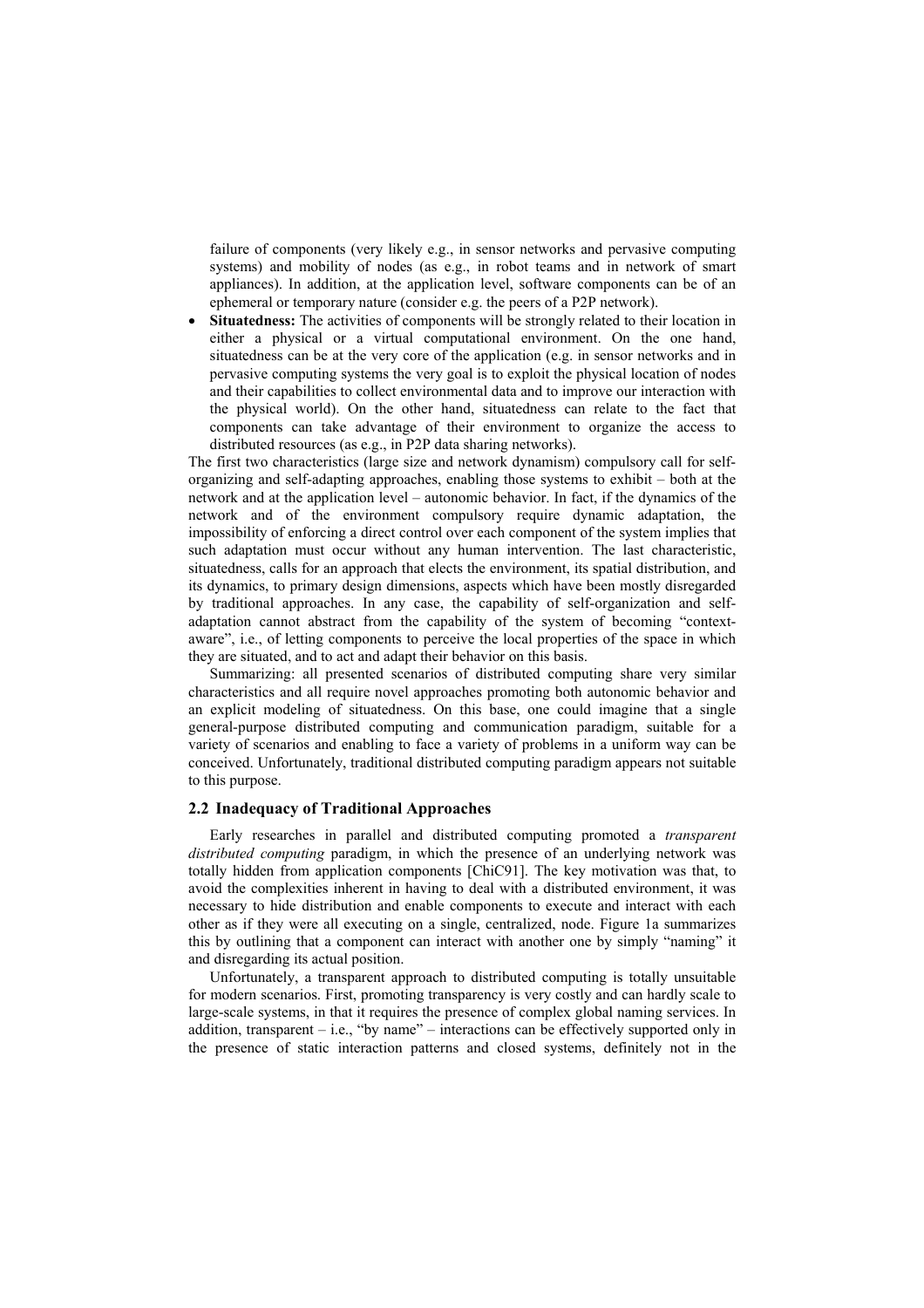presence of network dynamics. Finally, a transparent distributed computing paradigm does not provide an appropriate abstraction to deal with the situatedness of components in a distributed environment: under this paradigm, the distributed environment does not exist.



**Figure 1. Interactions in: (a) a transparent distributed computing model; (b) a network-aware distributed computing model; (c) a spatial computing model.** 

The limitations of transparent distributed computing became evident in the mid 90's, with the advent of the Internet and of world-wide distributed computing. Such global scenarios outlined the need for *network-aware computing* models, in which application components were made aware of the distributed and decentralized nature of their operational environment [Wal97]. The assumption in network-aware computing is to make all interactions rely on the explicit knowledge of the network allocation – i.e., the IP – of components and resources. Figure 1b summarizes this with regard to the interaction between two distributed components: an interaction relies on the knowledge on the local name of a component on a specific network node.

Network-aware computing is suitable for large-scale network systems. First, it enables to explicitly take into account the costs involved in distributed interactions. Second, it involves local naming services which can scales well. However, network-aware computing does not provide at hand solutions to deal with network dynamics. If the structure of the network can dynamically change, and if nodes (and software components over them) can be of an ephemeral nature (i.e., intermittently available) a network-aware computing model requires to handle explicitly the exceptions caused by nodes unavailability. This naturally complicates the system's execution and management and also increases the costs and complexity of discovery services. Also, as far as situatedness is concerned, the only actual environmental abstraction reduces to be the network itself, an abstraction which is quite low level and does not easily enable modeling the logical relations between the network components.

### **3. Spatial Computing**

To overcome the limitations of network-aware computing without losing its advantages it is necessary to identify a general-purpose model that:

• Hides the complexities intrinsic in dealing with a dynamic network.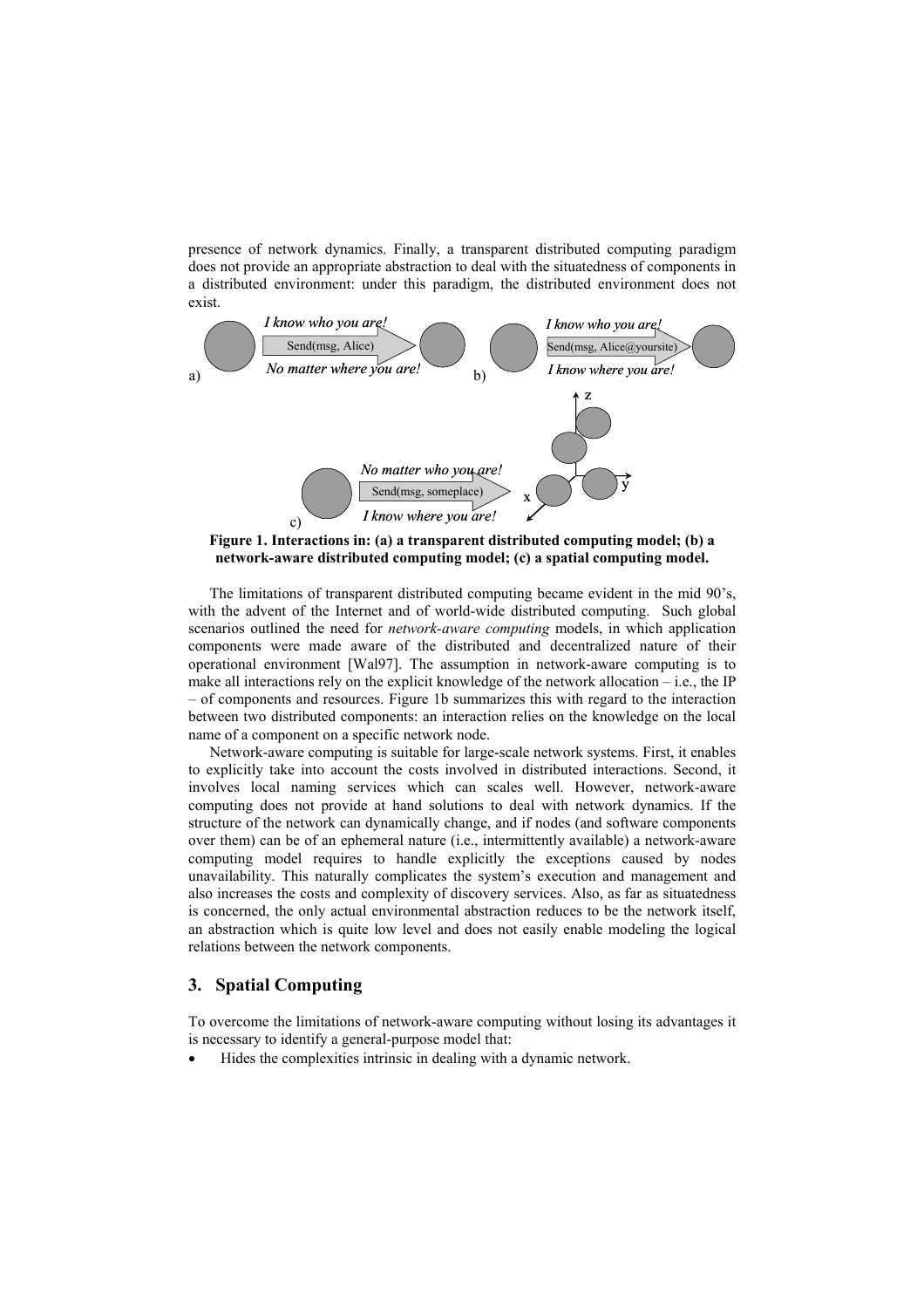- Provides suitable and conceptually simple environmental abstractions.
- Preserves an explicit awareness of the distribution of the scenarios.

#### **3.1 Key Concepts in Spatial Computing**

To this end, the key idea underlying spatial computing is to:

- Make the concept of "network" a discrete system of variously interconnected nodes – evolve into a concept of "space" – i.e., a metric continuum.
- Let distributed components be aware of their surrounding space and to let them perceive (and possibly influence) the local properties of space.
- Rely on such spatial perception for all management-level and application-level activities.

In particular, in spatial computing, any type of networked environment is hidden below some of virtual metric n-dimensional space, mapped as an overlay over the physical network. The nodes of the network are assigned a specific area of the virtual space, and are logically connected to each other accordingly to the spatial neighborhood relations. Accordingly, each and every entity in the network, being allocated in some nodes of the network, is also automatically situated in a specific position in space. In this way, components in the network are no longer "network-aware" but rather "space-aware". On the one hand, components perceive their local position in space as well as the local properties of space (e.g., the locally available data and services) and possibly change them. On the other hand, the activities of components in that space are related to some sort of "navigation" in that space, which may include moving themselves to a specific different position of space or moving data and events in space according to "geographical" routing algorithms. The primary way to refer to entities in the network is by "position", i.e., any entity is characterized by being situated in a specific position in the physical space. In other words, the concept of "names" loses its primary role. This is summarized in Figure 1c: an entity interacts to another entity by sending data to a position in space.

Spatial computing models appear very suitable for the identified key characteristics of modern distributed computing scenarios:

- **Large size**: the size of a network does not influence the models or the mechanisms, which are the same for a small network and for a dramatically large one.
- Network dynamics: since the presence of the network is not directly perceived by components, the fact that it can be of a highly dynamic nature is irrelevant. The network is hidden behind a stable structure of space that is maintained despite network dynamism.
- **Situatedness**: the abstraction of space is a conceptually simple abstraction of environment, which also perfectly matches the needs of those systems, such as pervasive computing systems and sensor networks, whose activities are strictly intertwined with the physical space.

#### **3.2 Examples of Spatial Computing Approaches**

We do not claim to have invented the spatial computing paradigm from scratch. Rather, we consider spatial computing as an emerging trend that is, more or less explicitly, making its appearance in diverse scenarios.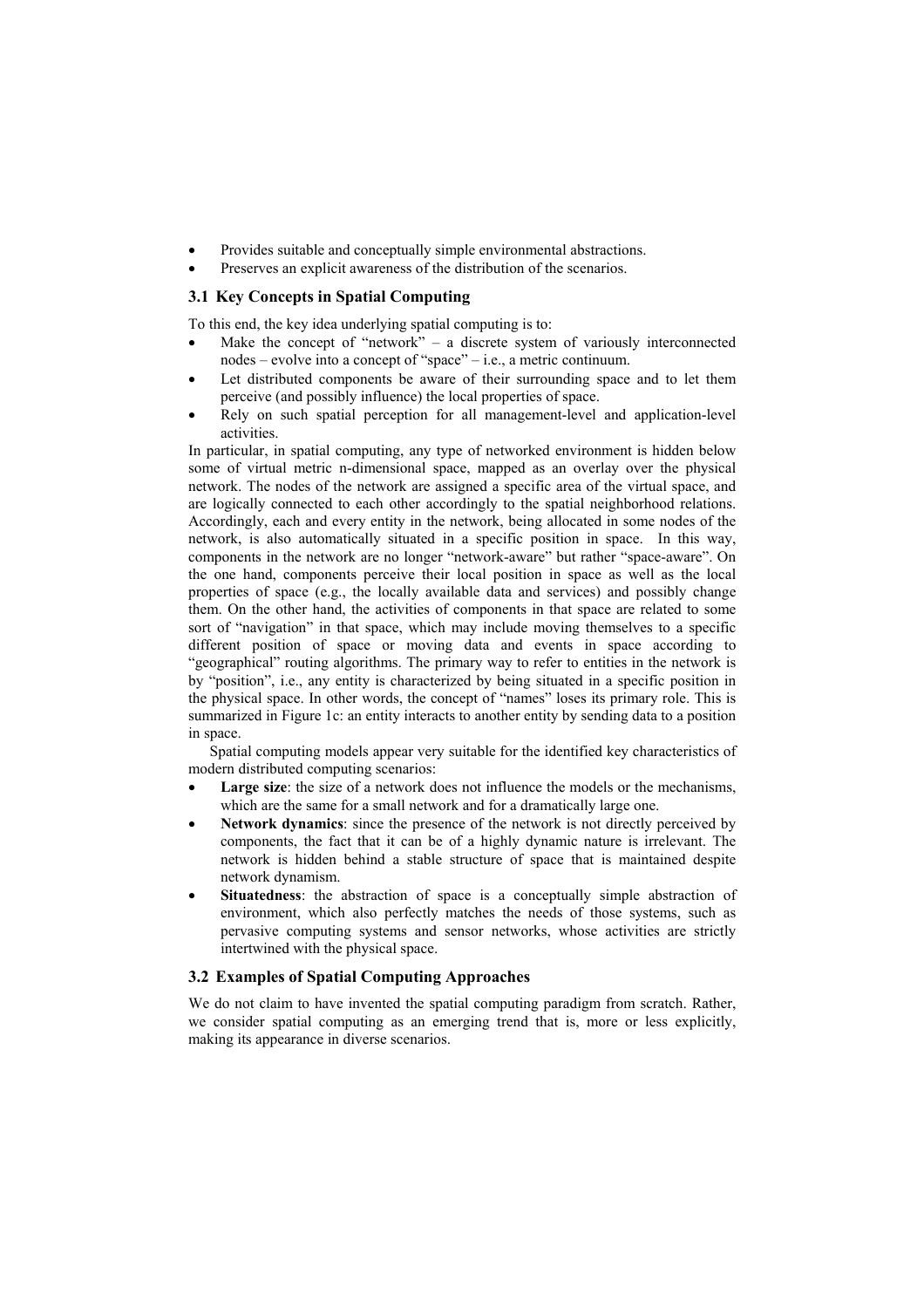As an example, consider a sensor network scenario with a multitude of wireless sensors randomly deployed in a landscape to perform some monitoring of environmental conditions [Est02]. There, all activities of sensors are intrinsically of a spatial nature. First, each sensor is devoted to local monitoring a specific portion of the physical space (that it can reach with its sensing capabilities). Second, components must coordinate with each other based on their local positions, rather than on their IDs, to perform activities such as detecting the presence and the size of pollution clouds, and the speed of their spreading in the landscape. All of this implies that components must be made aware of their relative positions in the spatial environment by re-constructing a virtual representation of the physical space [NagSB03]. Moreover, they can take advantage of "geographical" communication and routing protocols in which messages, data, and events, flow towards specific position of the physical/virtual space [RaoP03].

Another example in which spatial concepts appear in a less trivial way is world-wide P2P computing. In P2P computing, an overlay network of peers is built over the physical network and, in that networks, peers act cooperatively to search specific data and services. In first generation P2P systems (e.g., Gnutella [RipIF02]), the overlay network is totally unstructured, being built by having peers randomly connect to a limited number of other peers. Therefore, in these networks, the only effective way to search for information is message flooding. More recent proposals [Rat01, RowD01] suggest structuring the network of acquaintances into specific regular "spatial shapes", e.g., a ring or an N-dimensional torus. When a peer connects to the networks, it occupies a portion of that spatial space, and networks with those other peers that are neighbors accordingly to the occupied position of space. Then, data and services are allocated in specific positions in the network (i.e., by those peers occupying that position) depending on their content/description (as can be provided by a function hashing the content into specific coordinates). In this way, by knowing the shape of the network and the content/description of what data/services one is looking for, it is possible to effectively navigate in the network to reach the required data/services. That is, P2P networks define a spatial computing scenario in which all activities of application components are strongly related to positioning themselves and navigating in an abstract metric space. It is also worth outlining that recent researches promote mapping such spatial abstractions over the physical Internet network so as to reflect the geographical distribution of Internet nodes (i.e., by mapping IP addressed into geographical physical coordinates [Row04]) and, therefore improve efficiency.

In addition to the above examples, other proposals in areas such as pervasive computing [Bor04] and self-assembly [MamVS04] explicitly exploit spatial abstractions (and, therefore, a sort of spatial computing model) to organize distributed activities.

#### **3.3 Autonomic Features in Spatial Computing**

Autonomic features, including the capability of a distributed system of self-configuring its activity, self-inspecting and self-tuning its behavior in response to changed conditions, or self-healing it in the presence of faults, are necessary for enabling spatial computing and, at the same time, are also intrinsically promoted by the adoption of a spatial computing model.

On the one hand, to enable a spatial computing model, it is necessary to envision mechanisms to build the appropriate overlay spatial abstraction and to have such spatial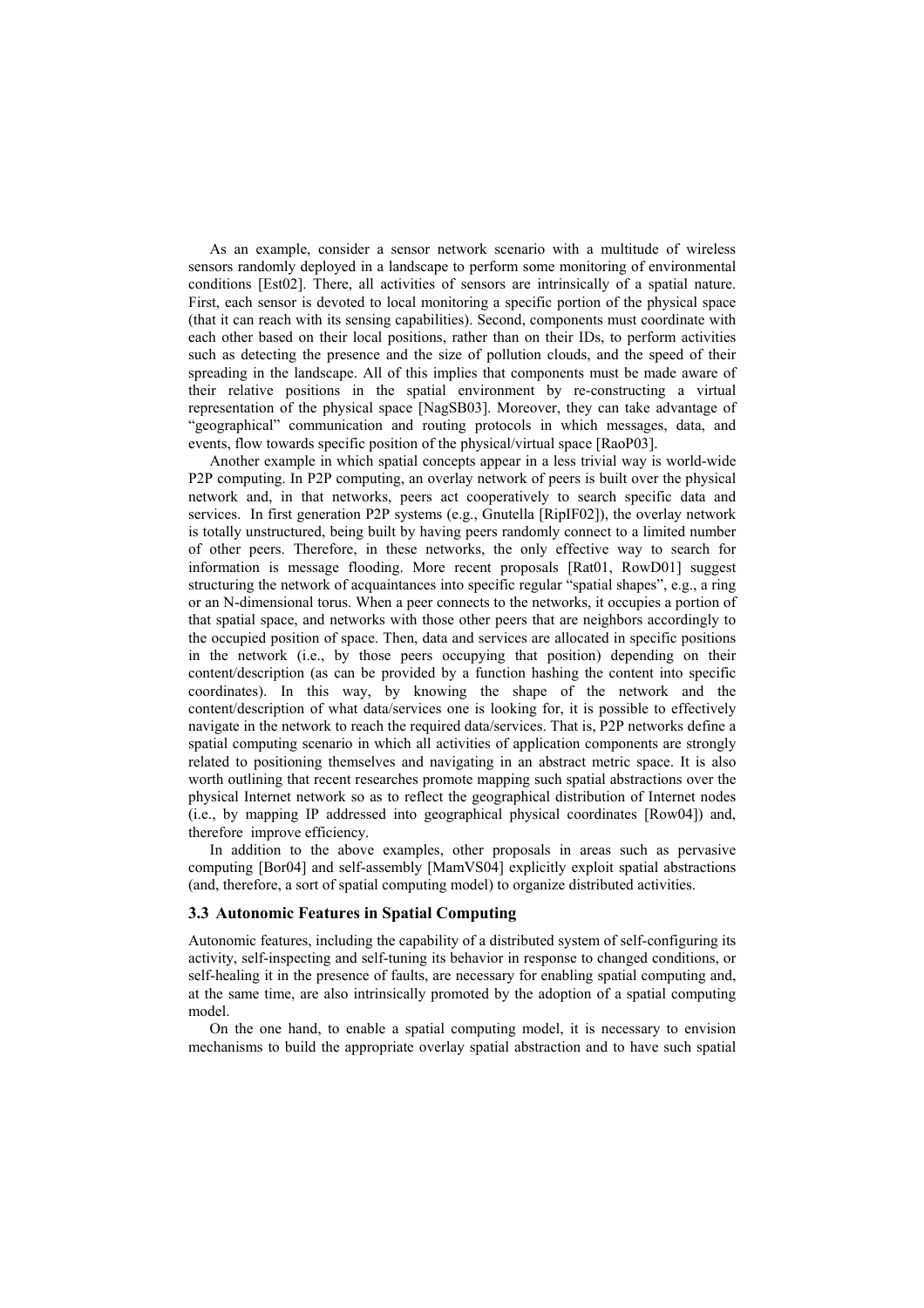abstraction be coherently preserved despite network dynamics. In other words, this requires the nodes of a network to be able to autonomously connect with each other, set up some sort of common coordinate systems, and self-position themselves in such space. In addition, this requires the nodes of the network to be able to self-reorganize their distribution in the virtual space so as to *(i)* make room for new nodes joining the network (i.e., allocate a portion of the virtual space to these nodes); *(ii)* fill the space left by nodes that for any reason leave the network; *(iii)* re-allocate the spatial distribution of nodes to react to node mobility. It is also worth outlining that, since the defined spatial structure completely shields the application from the network, it is also possible for a system to dynamically tune the structure of the space so as enforce some sorts of autonomic management of the network, transparently to the higher application levels. As an example, load unbalances in the network can be dynamically dealt, transparently from the application level, by simply re-organizing the spatial structure so as to have overloaded nodes occupy a more limited portion of the space.

On the other hand, the so defined spatial structure can be exploited by application level components to organize their activities in space in an autonomous and adaptive way. First of all, it is a rather assessed fact that "context-awareness" and "contextual activity", i.e., the capabilities of a component to perceive the properties of the operational environment and of influencing them, respectively, are basic ingredients to enable any form of adaptive self-organization and to establish the necessary feedback promoting selfadaptation. In spatial computing, this simply translates in the capability of perceiving the local properties of space, which in the end reflect some specific characteristics of either the network or of some application-level characteristics and of changing them. Second, one should also recognize that the vast majority of known phenomena of self-organization and self-adaptation in nature (from ant-foraging to reaction-diffusion systems, just to mention two examples in biology and physics) are actually phenomena of selforganization in space, emerging from the related effect of some "component" reacting to some property of space and, by this reaction, influencing at its turn the properties of space. Clearly, a spatial computing model makes it rather trivial to reproduce in computational terms such types of self-organization phenomena, whenever they may be of some use in a distributed system.

### **4. Framing Spatial Computing**

Let us now have a detailed look at the basic mechanisms that have been exploited so far in distributed computing to promote self-organization and autonomic behavior. We will show that most of these mechanisms can be easily interpreted and mapped into very similar spatial concepts, and that they can be framed in a unifying flexible framework.

#### **4.1. A Spatial Computing Stack**

As shown in Figure 2, we frame these mechanisms according to a "space-oriented" stack of levels. For each level, we can recognize that different mechanisms, exploited in different scenarios, can serve similar purposes and aim at providing similar "spatial services" (see Table 1). In other words, by introducing a new paradigm rooted on spatial concepts, it is possible to interpret a lot of proposed self-organizing and autonomic approaches in terms of mechanisms to manage and exploit the space. On this basis, it is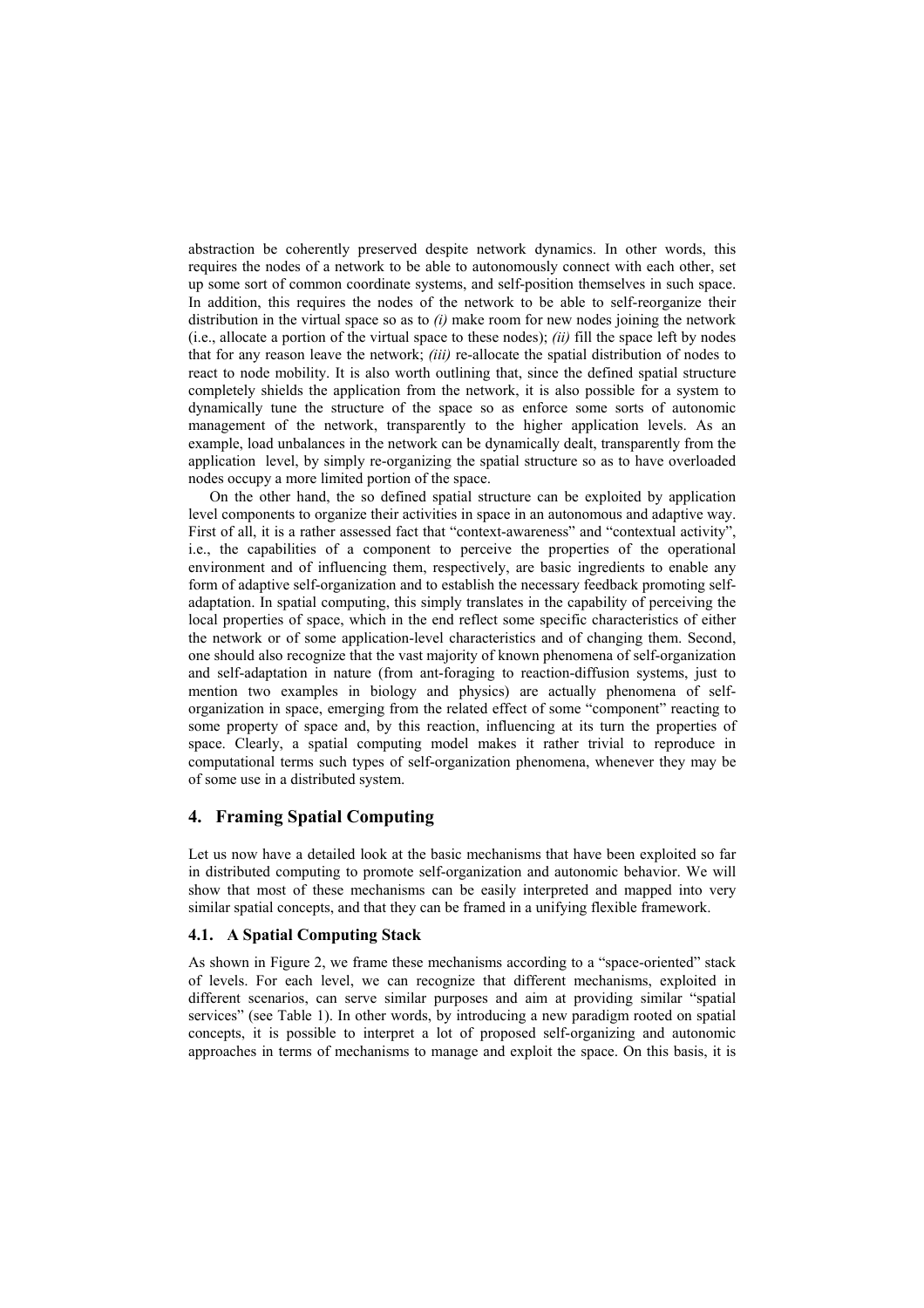likely that a simply unifying model for autonomic computing and communication – leading to a single programming model and methodology and – can be actually identified.

The lowest "*physical level*" is about how components start interacting – in a dynamic and spontaneous way – with other components in the systems. This is a very basic expression of autonomic behavior which is a pre-requisite to support more complex forms of autonomy and of self-organization at higher levels. To this end, the basic mechanism exploited is broadcast (i.e. communicate with whoever is available). Radio broadcast is used in sensor networks and in pervasive computing systems, and different forms of TCP/IP broadcast (or of dynamic lookup) are used as a basis for the establishment of overlay networks in wide area P2P computing. Whatever the case, this physical level can be considered as in charge of enabling a component of a dynamic network application to get into existence in it and to start interacting with the other components.



**Figure 2. A Spatial Computing Stack.** 

The "*structure level*" is the level at which some sort of spatial structure is built and maintained by components existing in the physical network. As already outlined, the fact that a system is able to create a stable spatial structure capable of surviving network dynamics and adapting the working conditions of the network is an important expression of autonomic behavior *per se*. However, such spatial structure is not a goal for the application, and it is instead used as the basic spatial arena to support higher levels of organization of activities.

The various mechanisms that are used at the structure level in different scenarios are – again – very similar to each other. Sensor networks as well as self-assembly systems typically structure the space accordingly to their positions in the physical space, by exploiting mechanisms of geographical self-localization. Pervasive computing systems, in addition to mechanisms of geographical localization, often exploit logical spatial structures reflecting some sorts of abstract spatial relationships of the physical world (e.g., rooms in a building) [Bor04]. Global scale systems, as already anticipated, exploits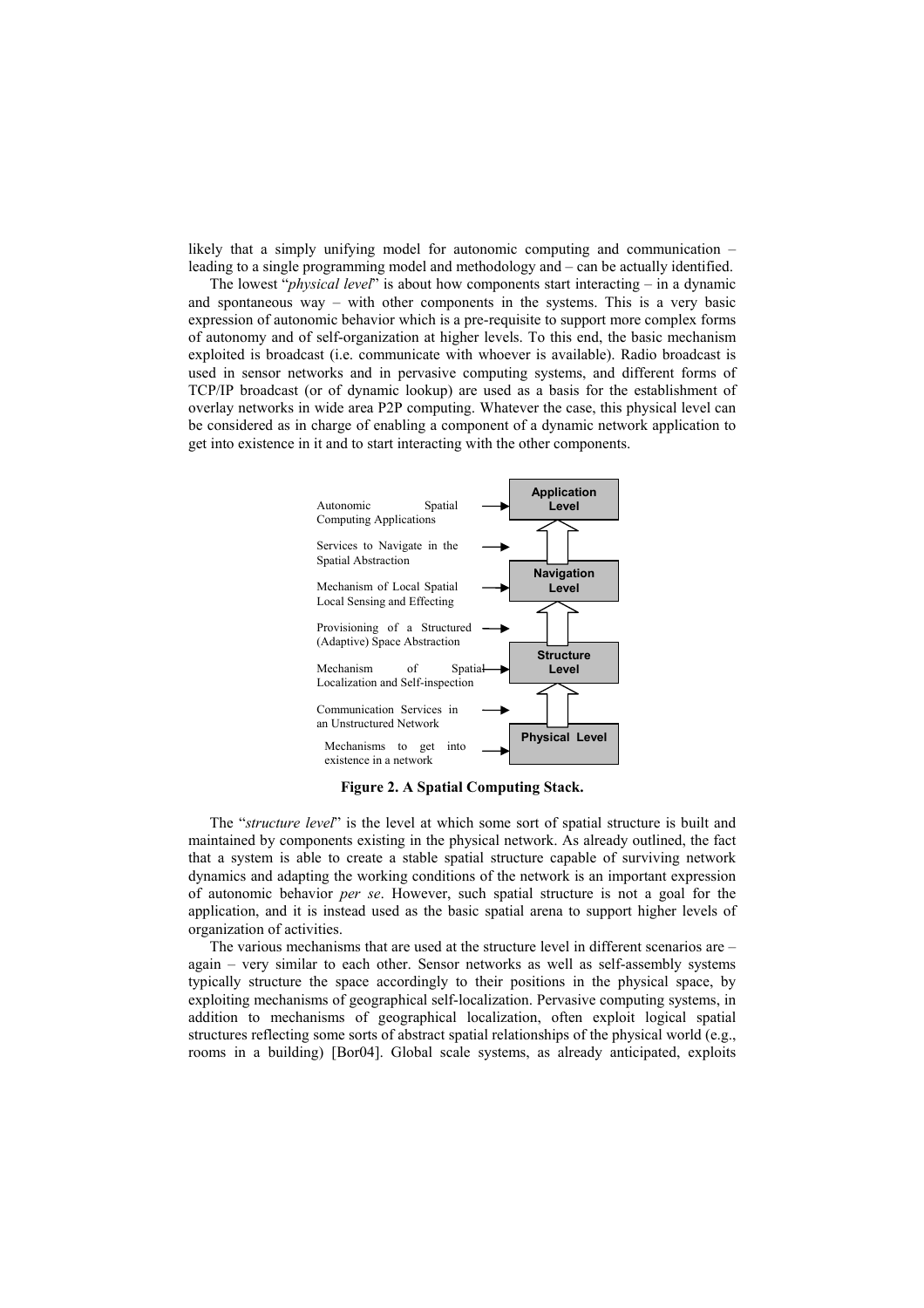overlay networks built over a physical communication network. Although early approaches (e.g., Gnutella) give no metric structure to such overlay space, more recent approaches (as already anticipated) typically exploit metric overlay spaces and aims at making the spatial overlay match the spatial distribution of Internet nodes. A possibility which is currently under-investigated relates to the possibility – at the structure level – of dynamically adapting the structure of the space (and not simply of preserving a stable structure) to reflect and adapt to changing working conditions in the network.

The "*navigation level*" concerns the basic mechanisms that components exploit to orient their activities in the spatial structure and to sense and affect the local properties of space (i.e. mechanism to actually "use" the available spatial structure). If the spatial structure has not any well-defined metric, the only navigation approaches are flooding and gossiping. However, if some sort of metric structure is defined at the structure level (as, e.g., in the geographical spatial structures of sensor networks or in metric overlay networks) navigation approaches typically relate in following the metrics defined at the structure level. For instance, navigation can imply the capability of components to reach specific points (or of directing messages and data) in the space based on simple geometric considerations as in, e.g., geographical routing.

Starting from the basic navigation capability, is also possible to enrich the structure of the space by propagating additional information to describe "something" which is happening in that space, and to differentiate the properties of the space in different areas. One can say that the structure of space may be characterized by additional types of spatial structures propagating in it, and that components may direct their activities based on navigating these additional structures. In other words, the basic navigation capabilities can be used to build additional spatial structures with different navigation mechanisms. Typical mechanisms exploited at these additional levels are computational fields and pheromones. Despite the different inspiration of the two approaches (physical versus biological), we emphasize that they can be modeled in a uniform way, e.g., in terms of time-varying properties defined over a space [MamZ03]. The basic expression of selforganization that arises here derives from the fact that the structures propagated in the space – and thus the navigation activity of application components – are updated and maintained to continuously reflect the actual structure and situation of the space.

 At the "*application level*", navigation mechanisms are exploited by application components to interact and organize their activities. Applications can be conveniently built on the following self-organizing feedback loop: *(i)* having components navigate in the space (i.e., discriminating their activities depending on the locally perceived structure and properties of the space) and *(ii)* having components, at the same time, modifying existing structure due to the evolution of their activities.

Depending on the types of structures propagated in the space, and on the way components react to them, different phenomena of self-organization can be achieved and modeled. For example, processes of morphogenesis (as needed in self-assembly, modular robots and mobile robotics), phenomena mimicking the behavior of ant-colonies and of flocks, phenomena mimicking the behavior of granular media and of weakly correlated particles, as well as a variety of social phenomena, can all be modeled in terms of:

- entities getting to existence in a space;
- having a position in a structured space and possibly influencing its structure;
- capable of perceiving properties spread in that space;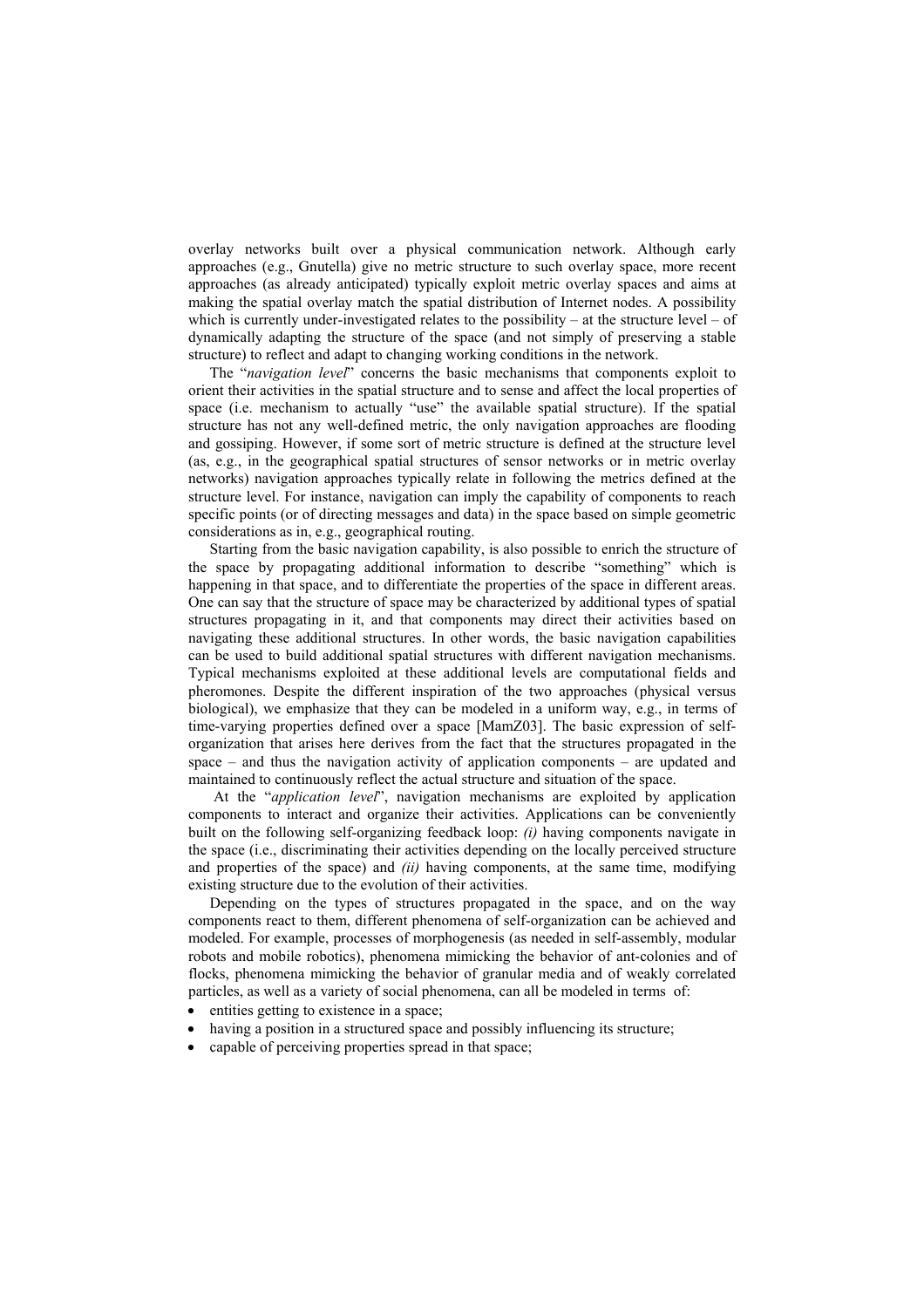|                                                                                                                                                                                         | MICRO SCALE<br>Sensor<br>Nano<br>Networks.<br>Networks, Smart Dust, Self-<br><b>Assembly, Modular Robots</b>                                                                                                                                                                     | MEDIUM SCALE<br>Networks.<br><b>MANETs.</b><br>Home<br><b>Pervasive Environments, Mobile</b><br><b>Robotics</b>                                                                                                           | <b>GLOBAL SCALE</b><br>Internet, Web, P2P networks,<br>multiagent systems                                                                                                                                                                                                    |
|-----------------------------------------------------------------------------------------------------------------------------------------------------------------------------------------|----------------------------------------------------------------------------------------------------------------------------------------------------------------------------------------------------------------------------------------------------------------------------------|---------------------------------------------------------------------------------------------------------------------------------------------------------------------------------------------------------------------------|------------------------------------------------------------------------------------------------------------------------------------------------------------------------------------------------------------------------------------------------------------------------------|
| "Application"<br>Level<br>(exploiting<br>the<br>spatial<br>organization<br>to<br>achieve in a self-<br>organizing<br>and<br>adaptive<br>way<br>specific<br>app.<br>goals)               | <b>Spatial Queries</b><br>Spatial<br>Self-Organization<br>and<br>Differentiation of Activities<br>Spatial Displacement<br>Motion Coordination & pattern<br>formation<br>DATA: environmental data                                                                                 | Discovery of Services<br>Spatial Displacement<br>Coordination and Distribution of<br><b>Task and Activities</b><br>Motion coordination & pattern<br>formation<br>DATA:<br>local<br>resources<br>and<br>environmental data | P2P Queries as Spatial Queries in<br>the Overlav<br>Motion<br>Coordination on<br>the<br>Overlay<br>Pattern<br>formation<br>for<br>(e.g.,<br>network monitoring)<br>DATA: files, services, knowledge                                                                          |
| "Navigation"<br>Level<br>(dealing with the<br>mechanism<br>exploited by the<br>entities living in<br>space<br>the<br>to<br>direct activities<br>and movements<br>in that space)         | Flooding<br>Gossiping (random navigation)<br>Geographical Routing (selecting<br>and reaching specific physical<br>coordinates)<br>Directed<br>Diffusion<br>(navigation<br>following sorts of computational<br>fields)<br>Stigmergy (navigation following<br>pheromone gradients) | Computational fields<br>Multi-hop<br>routina<br>based<br>on<br>Spanning Trees<br>Pattern-matching and Localized<br>Tuple-based systems                                                                                    | Flooding<br>Gossiping (random navigation)<br>Metric-based<br>(moving<br>towards<br>specific<br>coordinates<br>the<br>in<br>abstract space)<br>Gossiping (random navigation)<br>Stigmergy (navigation following<br>pheromone gradients distributed<br>in the overlay network) |
| "Structure"<br>Level<br>(dealing<br>with<br>mechanisms and<br>policies<br>to<br>adaptively shape<br>a metric space<br>and<br>let<br>components find<br>their position in<br>that space) | Self-localization<br>(beacon-based<br>triangulation)                                                                                                                                                                                                                             | Self-localization (Wi-Fi or RFID<br>triangulation)<br>Definition and Maintenance of a<br>Spanning Tree (as a sort of<br>navigable overlay)                                                                                | Establishment and Maintenance<br>of an Overlay Network (for P2P<br>systems)<br>Referral<br><b>Networks</b><br>and<br>$e-$<br>Institutions<br>(for<br>multiagent<br>systems)                                                                                                  |
| "Physical"<br>Level<br>(dealing with the<br>mechanism<br>necessary to get<br>into existence in                                                                                          | Radio Broadcast<br>Radar-like localization                                                                                                                                                                                                                                       | Radio Broadcast<br>RF-ID identification                                                                                                                                                                                   | TCP broadcast - IP identification<br>Directed TCP/UDP messages<br>Location-dependent<br>Directory<br>services                                                                                                                                                                |

a network) **Table 1. Spatial Mechanisms in Modern Distributed Computing Scenarios** 

• capable of directing their actions based on perceived properties of such space and capable of acting in that space by influencing its properties at their turn.

Still, the ultimate goal of a uniform modeling approach capable of effectively capturing the basic properties of self-organizing computing, and possibly leading to practical and useful general-purpose modeling and programming tools, is far from close.

#### **4.2 Multiple Spaces and Nested Spaces**

In general, different scenarios and different application problems may require different perceptions of space and different spatial structures. For instance, a world-wide resourcesharing P2P network over the Internet may require – for efficiency reason – a 2-D spatial abstraction capable of reflecting the geographical distribution of Internet nodes over the earth surface. On the other hand, a P2P network for social interactions may require a spatial abstraction capable of aggregating in close regions of the virtual space users with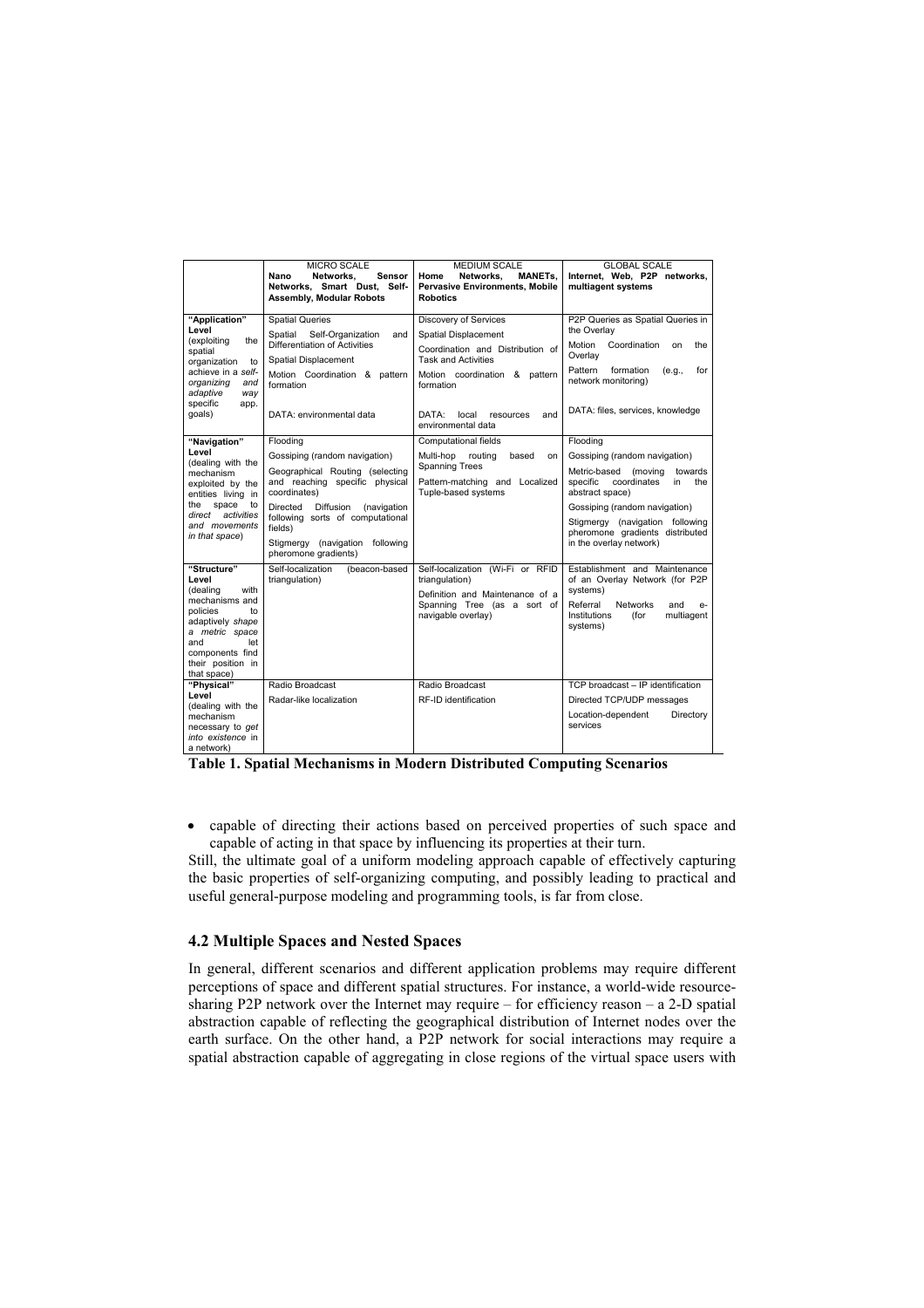similar interests. Also, one must consider that in the near future, the different network scenarios we have identified will be possibly part of a unique huge network (consider that IPv6 addressing will make it possible to assign an IP address to each and every square millimeter on the earth surface). Therefore, it is hard to imagine that a unique flat spatial abstraction can be effectively built over such a network and satisfy all possible management and application needs.

With this regard, the adoption of the spatial computing paradigm does not prescribe at all to adopt the same set of mechanisms and the same type of spatial structure for all networks and for applications. Instead, being the spatial structure a virtual one, it is possible to conceive both *(i)* the existence, over the same physical network, of multiple complimentary spatial abstraction independently used by different types of applications; and *(ii)* the existence of multiple layers of spatial abstractions, built one over the other in a multi-layered system.

With regard to the former point, in addition to the example of the different types of P2P networks calling for different types of spatial abstractions, one could also think at how different problems such as Internet routing, Web caching, virtual meeting points, introduce very different problems and may require the exploitation of very different spatial concepts.

With regard to the latter point, one can consider two different possibilities. Firstly, one can think at exploiting a first-level spatial abstractions (and the services it provides) to offer a second-level spatial abstraction enriching it with additional specific characteristics. For examples, one can consider that a spatial abstraction capable of mapping the nodes of the Internet into geographical coordinates can be exploited, within a campus, to build an additional overlay spatial abstraction mapping such coordinates into logical location (e.g., the library, the canteen, the Computer Science department and, within it, the office of Prof. Zambonelli). Such additional spatial abstraction could then be used to build semantically-enriched location dependent services. Secondly, one could think at conceiving a hierarchy of spatial abstractions that provides different levels of information about the space depending on the level at which they are observed, the same as the information we get on a geographical region are very different depending on the scaling of the map on which we study it. As an example, we can consider that the spatial abstraction of a wide-area network can map a sensor network – connected to the large network via a gateway – as a "point" in that space, and that the distributed nature of the sensor networks (with nodes having in turn a specific physical location in space) becomes apparent only when some activity takes place in that point of space (or very close to it).

In any case, although we have strongly advocated the flexibility and modularity of a spatial computing paradigm, whether and how it could be put to practice and could fulfill its promises is an open research issue.

#### **5. Research Agenda**

Spatial computing, by abstracting the execution of distributed applications around spatial concepts (localization and navigation in some sorts of metric space), and by exploiting the same set of spatial abstractions to perform adaptive network management activities, promises to be an effective paradigm for modern distributed computing scenarios.

In any case, besides the considerations made in this paper, much formal and practical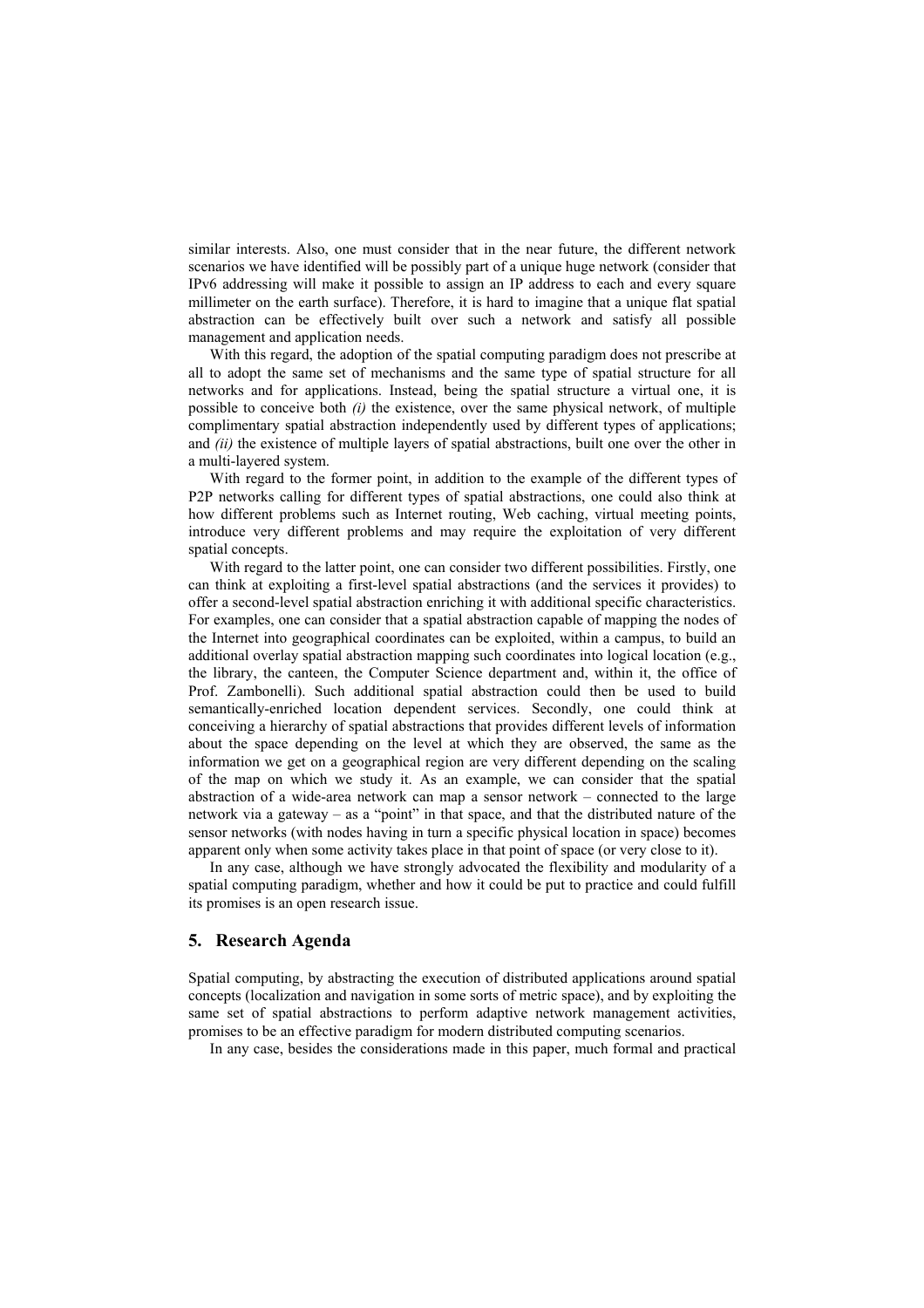work is needed to asses the potentials of spatial abstractions in distributed computing, and to verify whether they can actually pave the way to a sound and general-purpose engineered approach to autonomic computing and communication. In particular:

- Is the research for a unifying model fueled by enough application problems? In other words, is there a compulsory need for a unifying approach to promote a uniform autonomic treatment of a variety of problems in different scenarios? Or is instead the current way of doing (i.e., researching specific special-purpose autonomic solutions to specific problems in specific scenarios) the most economic and effective one?
- If the research of a unifying modes is worth (as we believe), is the proposed spatial computing stack meaningful and useful? Here, we have proposed it as a preliminary attempt to frame some basic concepts, and we are well aware that not everything fits perfectly in it. Nevertheless, our opinion is that, once all the layers will be properly defined, they will support a better engineering of such systems, promoting separation of concerns and clearly identifying the duties of the different levels.
- Beside the fact that spatial computing seems promising, can really all (or at least a large portion of) conceivable autonomic features – from the network management level up to the application level – be effectively expressed and implemented in such terms? With regard to network management, earlier in this paper we have sketched a rough idea on how spatial computing could be of some use to adaptively promote load balancing in a network. However, could issues such as QoS management, service personalization, emergence of pathological congestion patterns, take any advantage of a spatial computing approach? With regard to the application level, a variety of application problems requiring self-organizing and adaptive behavior deals with concepts that can be hardly intuitively mapped into spatial concepts. Consider, for instance, phenomena of adaptive division of labor or phenomena or adaptive evolution. For these problems, would exploring some sorts of spatial mapping to face them still be useful and practical? Would it carry advantages?
- If a unifying model spatial computing model can be found, can it be translated into a limited set of general-purpose and manageable protocols, tools, and programming abstractions? Also, can it lead to the identification of a sound methodology for developing and deploying autonomic features in modern distributed systems?

All the above issues need to be investigated, complemented by researches aimed at better understanding and framing the behavior of self-organizing and self-adaptive systems.

To conclude, we simply point out that our research group is currently involved in the development of a middleware called TOTA [MamZ04]. TOTA, suitable for both largescale wide-area networks and local ad-hoc networks of small computing devices, defines *(i)* a set of network-level services to build and self-maintain spatial overlay structures over dynamic networks; *(ii)* an API to be exploited by application agents to sense and effect the local properties of space and to navigate in the spatial structure. In particular, TOTA exploits sorts of potential fields to be propagated in space to implement in a simple and modular way a variety of overlay spatial abstractions, and it has been successfully experienced to achieve self-organization and self-adaptation in a variety of distributed applications. This by no means imply that we have already found an appropriate solution to all the above mentioned research issues.